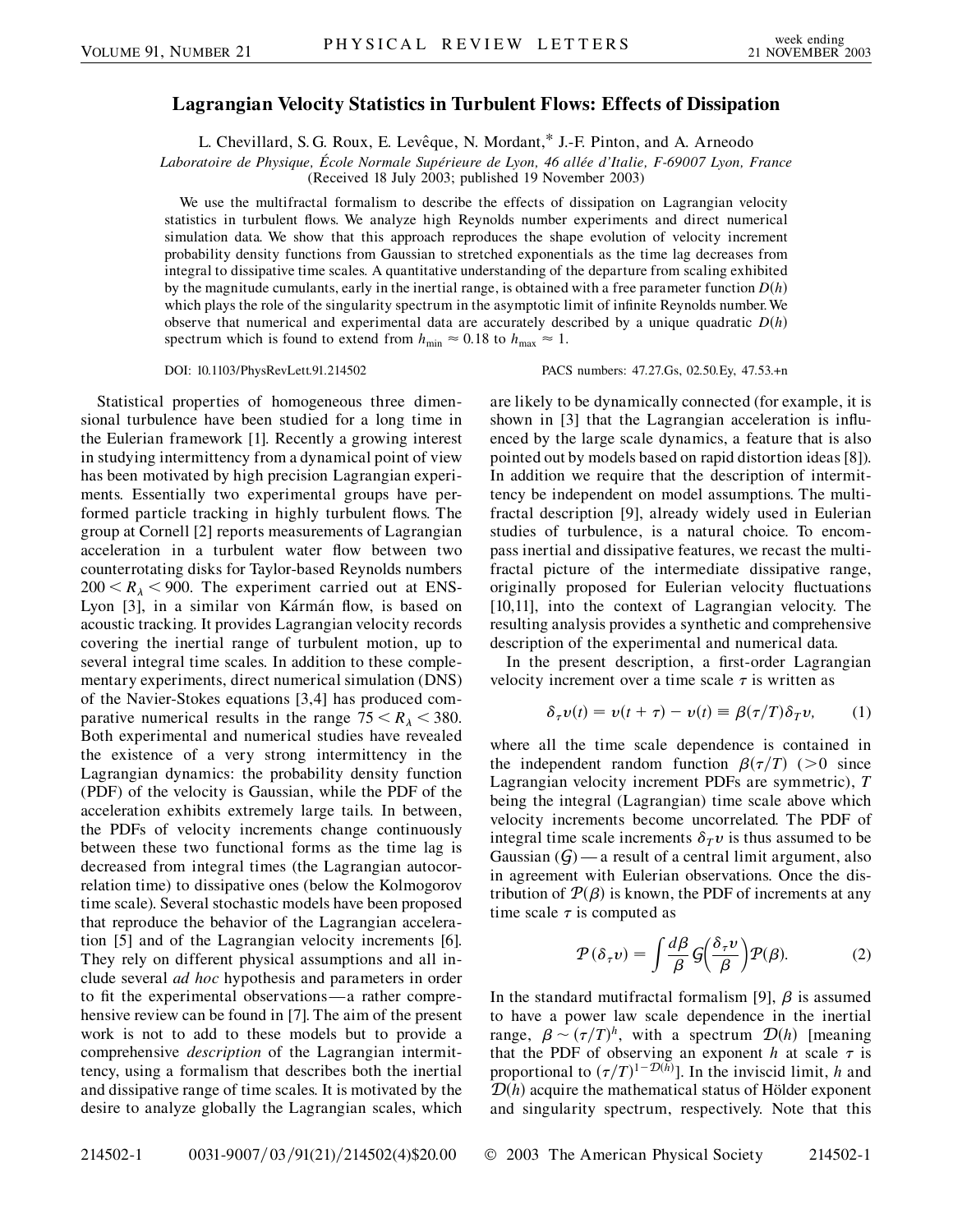description based on first-order increments is restricted to exponents  $h < 1$  [12], a limitation which will be addressed later. To describe the entire range of scales covered in experimental measurements and computer simulations, one must take into account the effects of viscosity (finite  $R_{\lambda}$ ). In the dissipative range, velocity fluctuations are smoothed by viscous damping (or by measurement filtering) and the velocity increments become proportional to the time scale  $\delta_{\tau} v(t) = \tau a(t)$ , where  $a(t)$  is the Lagrangian acceleration. We shall consider that the crossover between inertial and dissipative statistics occurs when the local Reynolds number is of order unity,

$$
Re(\tau/T) = \frac{\tau}{T} \beta^2 \left(\frac{\tau}{T}\right) Re = 1,
$$
 (3)

where Re is the integral scale Reynolds number. This defines a local Kolmogorov dissipative time  $\tau_{\eta}(h)$  =  $T\text{Re}^{-1/(2h+1)}$  where the local velocity increments change from inertial scale invariance to dissipative scaling (this implies  $h \ge -1/2$ , for time scales to be shorter than *T*). Changing the integration variable from  $\beta$  to *h* in Eq. (2), the PDF of velocity increments at any scale  $\tau/T$  can be written as the sum of two contributions

$$
\mathcal{P}(\delta_{\tau}\nu) = \int_{-1/2}^{h^*(\tau/T, \text{Re})} dh \frac{\mathcal{P}_i(h, \frac{\tau}{T}, \mathcal{D}(h))}{\beta_i(\frac{\tau}{T}, h)} \mathcal{G}\left(\frac{\delta_{\tau}\nu}{\beta_i(\frac{\tau}{T}, h)}\right) + \int_{h^*(\tau/T, \text{Re})}^{+\infty} dh \frac{\mathcal{P}_d(h, \text{Re}, \mathcal{D}(h))}{\beta_d(\frac{\tau}{T}, h, \text{Re})} \times \mathcal{G}\left(\frac{\delta_{\tau}\nu}{\beta_d(\frac{\tau}{T}, h, \text{Re})}\right),
$$
(4)

where the functions  $\beta_{i,d}$  and  $\mathcal{P}_{i,d}$  have the proper inertial  $[\beta_i \sim (\tau/T)^h$ ,  $\mathcal{P}_i \sim (\tau/T)^{1-\mathcal{D}(h)}$  and dissipative  $[\beta_d \sim$  $\tau/T$ ,  $\mathcal{P}_d \sim (\tau_\eta(h)/T)^{1-\mathcal{D}(h)}$  scalings. The change occurs at the critical value  $h^*$  for which the local Reynolds number is unity:

$$
h^*\left(\frac{\tau}{T}, \text{Re}\right) = -\frac{1}{2}\left(1 + \frac{\text{ln}\text{Re}}{\text{ln}\frac{\tau}{T}}\right). \tag{5}
$$

For  $h < h^*(\tau/T, Re)$ , the increments  $\delta_{\tau} v$  are in the inertial range, while they lie in the dissipative range for  $h > h^*$ . Finally, we impose that the function  $\beta(\tau/T)$  be continuous and differentiable at the transition, following a strategy used in the Eulerian domain [11], and inspired from an elegant interpolation formula proposed by Batchelor [13]. In this framework, a single function  $\beta(h; \tau/T, Re)$  covers the entire range of scale

$$
\beta\left(h; \frac{\tau}{T}, \text{Re}\right) = \frac{\left(\frac{\tau}{T}\right)^h}{\left[1 + \left(\frac{\tau}{\tau_\eta(h)}\right)^{-\delta}\right]^{(1-h)/\delta}},\tag{6}
$$

with probability density function

$$
\mathcal{P}\left(h; \frac{\tau}{T}, \text{Re}, \mathcal{D}(h)\right) \sim \frac{\left(\frac{\tau}{T}\right)^{1-\mathcal{D}(h)}}{\left[1 + \left(\frac{\tau}{\tau_{\eta}(h)}\right)^{-\delta}\right]^{(\mathcal{D}(h)-1)/\delta}}.
$$
 (7)

214502-2 214502-2

The PDFs of Lagrangian velocity increments are then computed using Eqs.  $(4)$ – $(7)$  and compared to the experimental/numerical data. The entire range of time scales is covered when the four parameters  $T$ , Re,  $\delta$ , and  $\mathcal{D}(h)$  are prescribed. *T* and Re, both global parameters imposed by the flow production, are explicitly incorporated.  $D(h)$  is a parameter function which must be derived from the experimental or numerical data. In this work, and as *a posteriori* justified, we assume a quadratic form  $\mathcal{D}(h) = 1 - (h - c_1)^2 / 2c_2$  (a lower order approximation customary in intermittency studies). The constants  $c_1$  and  $c_2$  are constrained to satisfy  $c_1 = 1/2 + c_2$ in order for Kolmogorov scaling to be observed in the inertial range  $(\langle \delta_\tau v^2 \rangle \propto \tau)$ .  $\delta$  is a free parameter that accounts for the smoothing of the transition from inertial to dissipative scales. In his modeling of Eulerian velocity structure function, Batchelor [13] sets  $\delta = 2$ , a value used in other Eulerian studies [11] and supported by theoretical arguments [14]. In practice *T* and Re are computed using the experimental data (up to some empirical multiplicative constants), and the free parameters  $c_2$  and  $\delta$  are estimated using a least square minimization scheme.

In Fig. 1(a) we show the results for the experimental data from the ENS-Lyon group  $(R_{\lambda} = 740)$  [3]. The velocity increment PDFs are well reproduced at all scales for the set of parameter values  $\delta = 1.08$ ,  $c_1 = 0.575$ , and  $c_2 = 0.075$ . This agreement is emphasized in Fig. 1(c), where the fourth order moment  $(\overline{\delta_{\tau} v})^4 \mathcal{P}(\overline{\delta_{\tau} v})$  is shown to peak at the same values as the experimental curves and this for all considered time scales. In Figs.  $1(a)$  and  $1(c)$ we have also included the Cornell acceleration data at  $R_{\lambda}$  = 690 [2]. What is remarkable is that with quite consistent parameter values, namely,  $\delta = 1.3$  and still a parabolic  $\mathcal{D}(h)$  curve with  $c_1 = 0.579$  and  $c_2 = 0.079$ , one again reproduces the experimental acceleration PDF with a great accuracy in the tails; in particular, the flatness  $F = \frac{a^4}{a^2^2} = 56.1$  is very close to the experimental value  $F = 55 \pm 8$  [2]. For our DNS data at  $R_{\lambda} = 140$  [Figs. 1(b) and 1(d)], the agreement is even more pronounced than for the experimental data. In particular, it is hard to distinguish the fit from the data points in Fig. 1(d). Note that the parameter values obtained to get the best fit of the numerical data are not significantly different from those used in Figs. 1(a) and 1(c):  $\mathcal{D}(h)$ corresponds to  $c_1 = 0.586$  and  $c_2 = 0.086$ , while  $\delta =$ 1.98 is now quite close to the Batchelor value  $\delta = 2$ [13]. The fact that  $\delta$  is smaller in experimental measurements is due to the filtering induced by the finite size of the tracer particle and signal processing algorithms.

A first finding of our analysis is that almost identical functions  $\mathcal{D}(h)$  are obtained for the three sets of data (Cornell, Lyon, and DNS), although they cover a wide range of scales and of turbulent Reynolds numbers: the symbols in Fig. 2 are undistinguishable, certainly within error bars. This suggests that such a parabolic  $D(h)$  curve should also be relevant in the limit of infinite Reynolds number. A parabolic singularity spectrum is the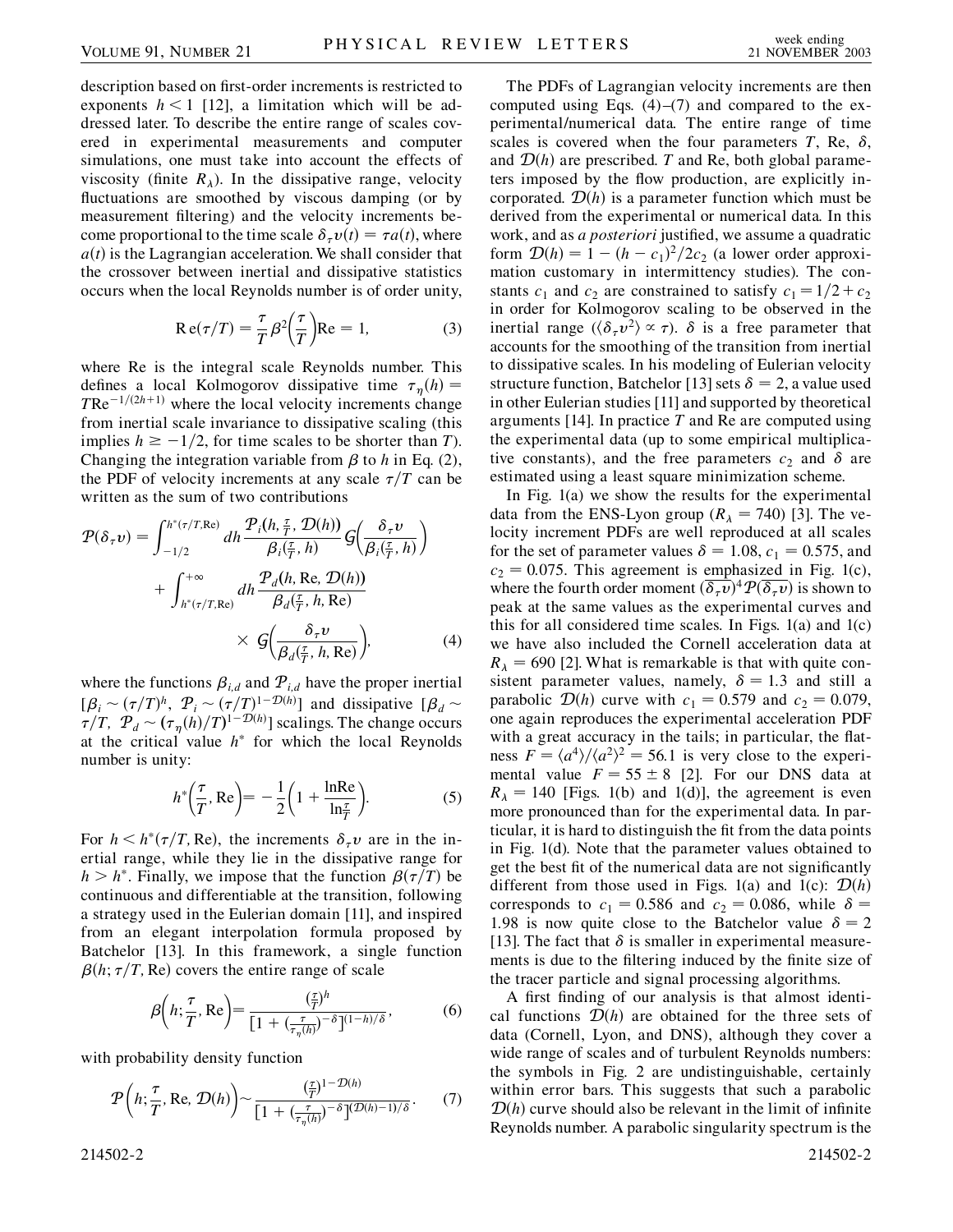



FIG. 1. Comparison of the experimental (a),(c) and numerical (b),(d) data for the normalized velocity increment PDF  $P(\overline{\delta_\tau v})$ , where  $\overline{\delta_\tau v} = \delta_\tau v / \langle (\delta_\tau v)^2 \rangle^{1/2}$ , with the predictions of the multifractal description.  $(①)$  (a),(c) ENS-Lyon experiment, for time lags  $\tau/T = 1, 0.35, 0.16,$  and 0.07, from bottom to top; solid lines are the model fit with  $c_2 = 0.075$  and  $\delta = 1.08$ . ( $\bullet$ ) (b),(d) DNS data calculated for  $\tau/T = 1$ , 0.25, 0.17, 0.11, and 0.05, from bottom to top; solid lines correspond to parameter values  $c_2 = 0.086$  and  $\delta = 1.98$ . (O) (a),(c) Cornell acceleration data, solid lines are the model predictions for  $c_2 = 0.079$ and  $\delta = 1.3$ . The curves are displayed with an arbitrary vertical shift for clarity, and the original  $\delta v$  axis for the acceleration PDF  $(O)$  has been shrunk by a factor 4.

hallmark of log-normal statistics as originally proposed by Kolmogorov and Obukhov [15] for Eulerian velocity statistics. Our findings for Lagrangian velocity statistics are a parabolic  $\mathcal{D}(h)$  spectrum centered at  $c_1 = 0.58 \pm 0.58$ 0.01, significantly larger than the K41 value 1/2, and of width  $c_2 = 0.08 \pm 0.01$  (commonly called the intermittency exponent). This is significantly larger than the corresponding value  $c_2^E = 0.025 \pm 0.003$  derived for Eulerian velocity data  $\overline{16}$ . It corroborates the fact that Lagrangian velocity statistics are more intermittent than Eulerian velocity statistics [3]. Note that the ratio of the Lagrangian to Eulerian intermittency exponents  $c_2/c_2^E = 0.08/0.025 = 3.2 \pm 0.2$  is very close to the value  $(3/2)^3 = 3.375$  which can be predicted using a Kolmogorov-Richardson argument [3,17].

To emphasize further the quality of the proposed description of Lagrangian intermittency, we now consider the evolution across the scales of the moments of the velocity increments, the so-called structure functions [1],  $S(p, \tau) = \langle |\delta_\tau v|^p \rangle$ . As advocated in Ref. [16] for Eulerian velocity data analysis, the magnitude cumulant analysis provides a more reliable alternative to the struc-214502-3 214502-3



FIG. 2.  $\mathcal{D}(h)$  curves extracted from  $(\square)$  ENS-Lyon velocity data,  $(\nabla)$  Cornell acceleration data, and  $(\bigcirc)$  DNS numerical data. Also represented for comparison are the Eulerian lognormal (thick solid line) and log-Poisson (thick dashed line) spectra as well as their Lagrangian counterparts computed using Eq. (9) (solid and dashed lines, respectively).

ture function method. Indeed, it is straightforward to derive the relationship between the moments of  $P(|\delta_\tau v|)$  and the cumulants  $C_n(\tau)$  of  $P(\ln|\delta_\tau v|)$ :

$$
\langle |\delta_\tau v|^p \rangle = \exp\biggl(\sum_n C_n(\tau) \frac{p^n}{n!}\biggr). \tag{8}
$$

In the inertial range, where multifractal power law scaling is expected to be observed for the structure functions, the cumulants should behave like  $C_n(\tau) \sim c_n \ln \tau$ . In Fig. 3, we report the results of the computation of the cumulant  $C_n(\tau)$  for both the ENS-Lyon experimental data [Figs.  $3(a) - 3(c)$ ] and our DNS numerical data [Figs.  $3(d)$  – 3(f)]. We have explicitly subtracted the cumulant of the  $\delta_T v$  Gaussian PDF and the curves are computed using the same parameter set as in Fig. 1. For both the experimental and numerical cumulants, it is quite convincing that our multifractal description provides a comprehensive understanding of the observed departure from scaling when going from large  $\tau/T \sim 1$  to small  $\tau/T \sim 10^{-2}$ time scales. In fact, an unambiguous inertial range is observed for the experimental second-order cumulant only [Fig. 3(b)]. For the first-order cumulant, both the experimental [Fig. 3(a)] and numerical [Fig. 3(d)] curves display some curvature over the entire range of scale, a feature that is well reproduced by our extended multifractal description. For  $C_2(\tau/T)$ , the model describes quite well the crossover behavior observed in the experimental [Fig. 3(b)] and numerical [Fig. 3(e)] data down to time scales  $\tau/T$  of the order of the smoothing filtering scale (including the finite size of the tracer particles). The predicted plateau  $C_2(\tau/T) \rightarrow \overline{C}_2(R_\lambda)$  in the limit  $\tau/T \rightarrow 0$  is reached in the numerical but not in the experimental data. For  $C_3(\tau/T)$ , we note that the DNS data in the inertial range are quite well reproduced taking  $c_3 = 0$ , at odds with the experiment.